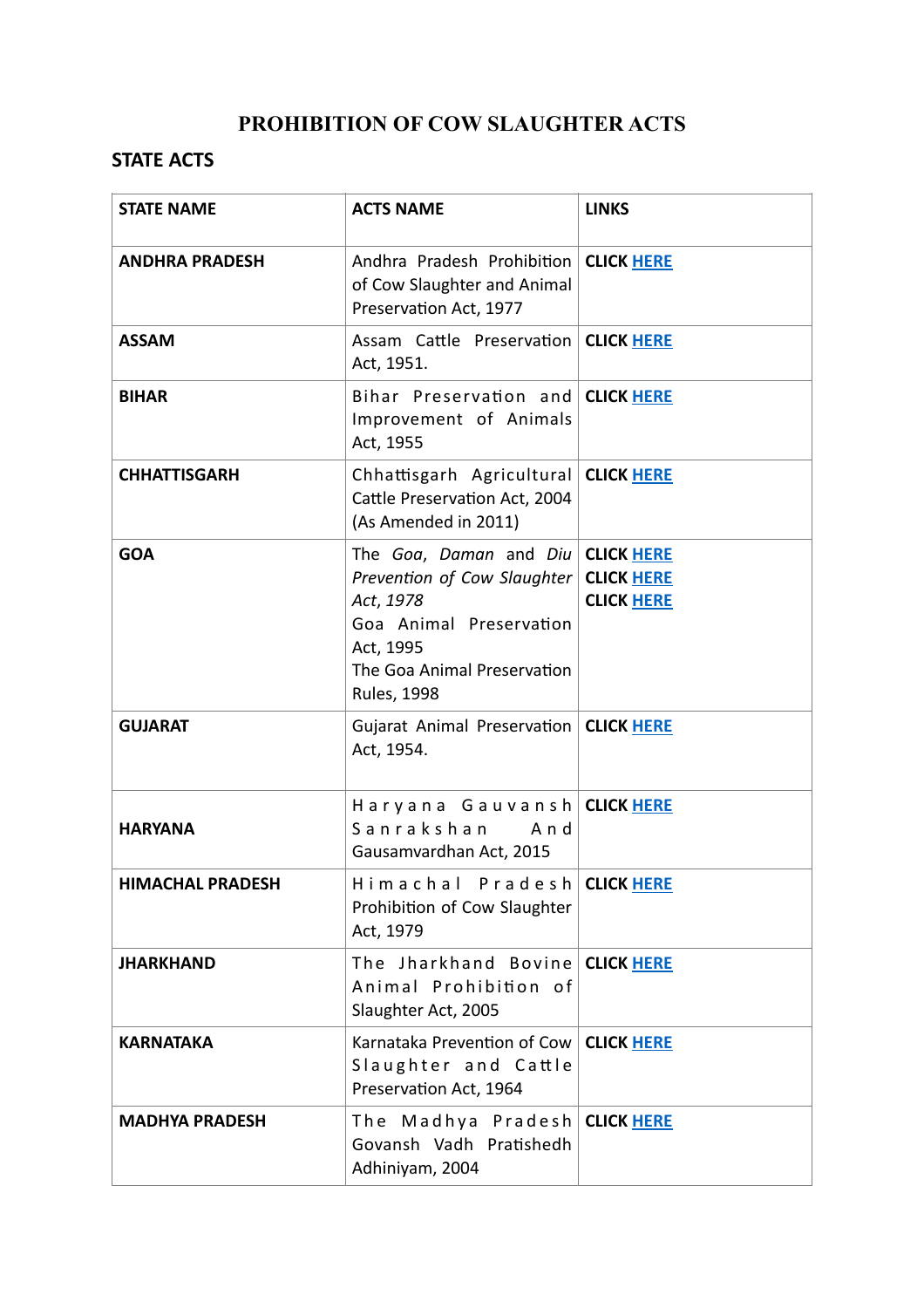| <b>MAHARASHTRA</b>   | Maharashtra Animal CLICK HERE<br>Preservation Act, 1976                                                                             |                   |
|----------------------|-------------------------------------------------------------------------------------------------------------------------------------|-------------------|
| <b>ODISHA</b>        | The Orissa Prevention of CLICK HERE<br>Cow Slaughter Act, 1960                                                                      |                   |
| <b>PUNJAB</b>        | The Punjab Prohibition of <b>CLICK HERE</b><br>Cow Slaughter Act, 1955                                                              |                   |
| <b>RAJASTHAN</b>     | Rajasthan Bovine Animal CLICK HERE<br>(Prohibition of Slaughter and<br>Regulation of Temporary<br>Migration or Export) Act,<br>1995 |                   |
| <b>SIKKIM</b>        | Sikkim Prevention of Cow<br>Slaughter Act, 2017                                                                                     | <b>CLICK HERE</b> |
| <b>TAMIL NADU</b>    | Tamil Nadu Animal CLICK HERE<br>Preservation Act, 1958                                                                              |                   |
| <b>TELANGANA:</b>    | The Telangana Prohibition of <b>CLICK HERE</b><br>Cow Slaughter and Animal<br>Preservation Act, 1977.                               |                   |
| <b>UTTARAKHAND</b>   | The Uttarakhand Protection<br>of Cow Progeny Act, 2007                                                                              | <b>CLICK HERE</b> |
| <b>UTTAR PRADESH</b> | The Uttar Pradesh<br>Prevention of Cow Slaughter<br>Act, 1955                                                                       | <b>CLICK HERE</b> |
| <b>WEST BENGAL</b>   | The West Bengal Animal CLICK HERE<br>Slaughter Control Act, 1950                                                                    |                   |

## **U.T. ACTS**

| <b>UT NAME</b>                                           | <b>ACT NAME</b>                                                            | <b>LINK</b>       |
|----------------------------------------------------------|----------------------------------------------------------------------------|-------------------|
| <b>ANDAMAN AND NICOBAR</b><br><b>ISLANDS</b>             | Andaman and Nicobar<br>Islands Prohibition of Cow<br>Slaughter Rules, 1967 | <b>CLICK HERE</b> |
| <b>CHANDIGARH</b>                                        | The Punjab Prohibition of<br>Cow Slaughter Act, 1955                       | <b>CLICK HERE</b> |
| <b>DADRA &amp; NAGAR</b><br><b>HAVELI; DAMAN AND DIU</b> | The Goa, Daman and Diu<br>Prevention of Cow Slaughter<br>Act, 1978         | <b>CLICK HERE</b> |